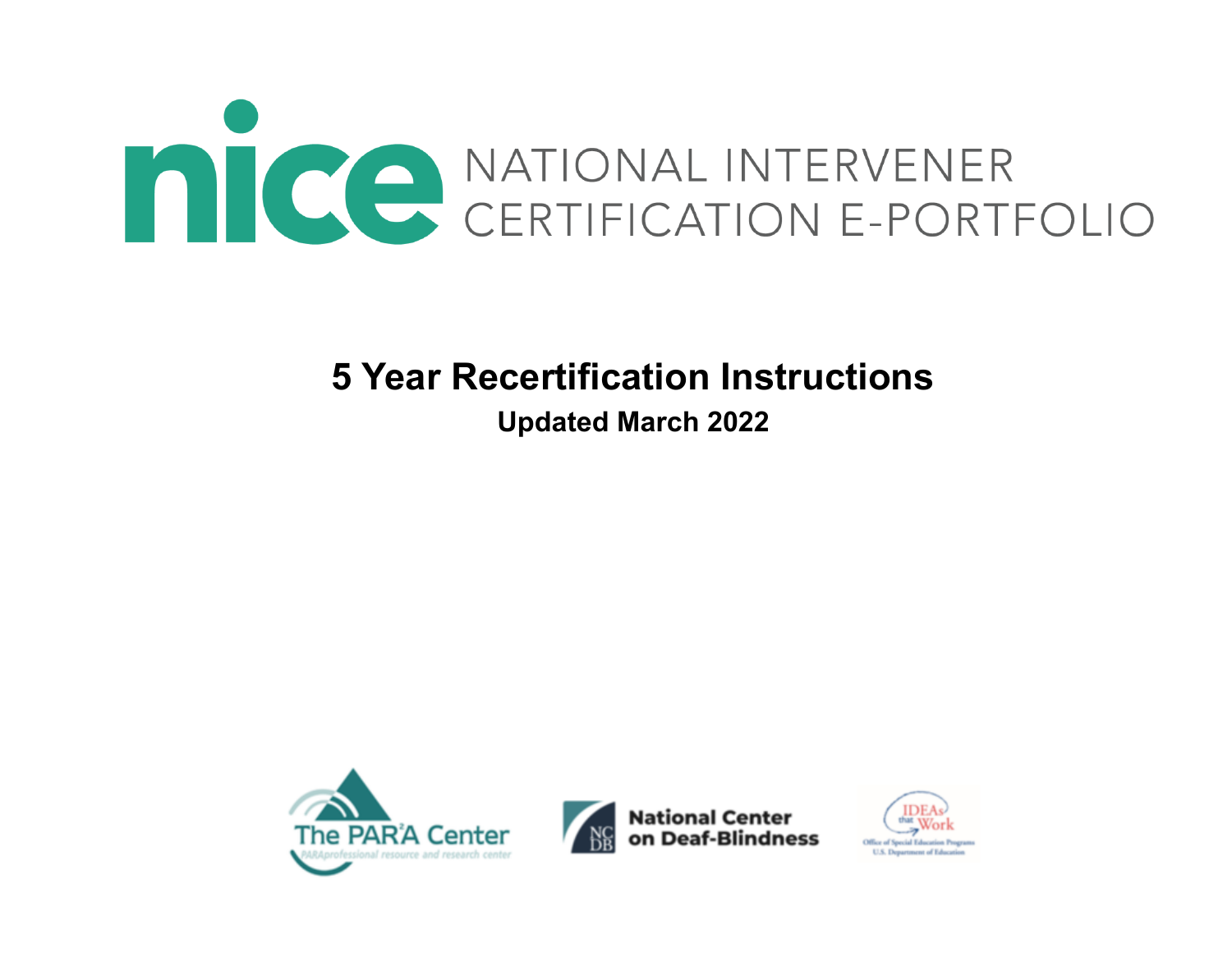# **NICE 5-Year Recertification Instructions**

### **Table of contents:**

| Overview                                   | $\overline{2}$          |
|--------------------------------------------|-------------------------|
|                                            |                         |
| Required Documentation and Points Tables   | 3                       |
| Table 1: Professional Commitment           | 3                       |
| Table 2: Continuing Education              | $\overline{\mathbf{4}}$ |
| Table 3: Leadership and Service            | 6                       |
| Examples                                   | 8                       |
| Example 1                                  | 8                       |
| Example 2                                  | 8                       |
| <b>Required Documentation Definitions</b>  | 9                       |
| Proof of Employment                        | 9                       |
| Written or Recorded Reflections            | 9                       |
| Certificates of Completion and Reflections | 9                       |
| <b>Transcripts of Course Completion</b>    | 9                       |
| <b>Verification Letters</b>                | 10                      |
| <b>Submission Process</b>                  | 10                      |
| <b>Technical Support</b>                   | 10                      |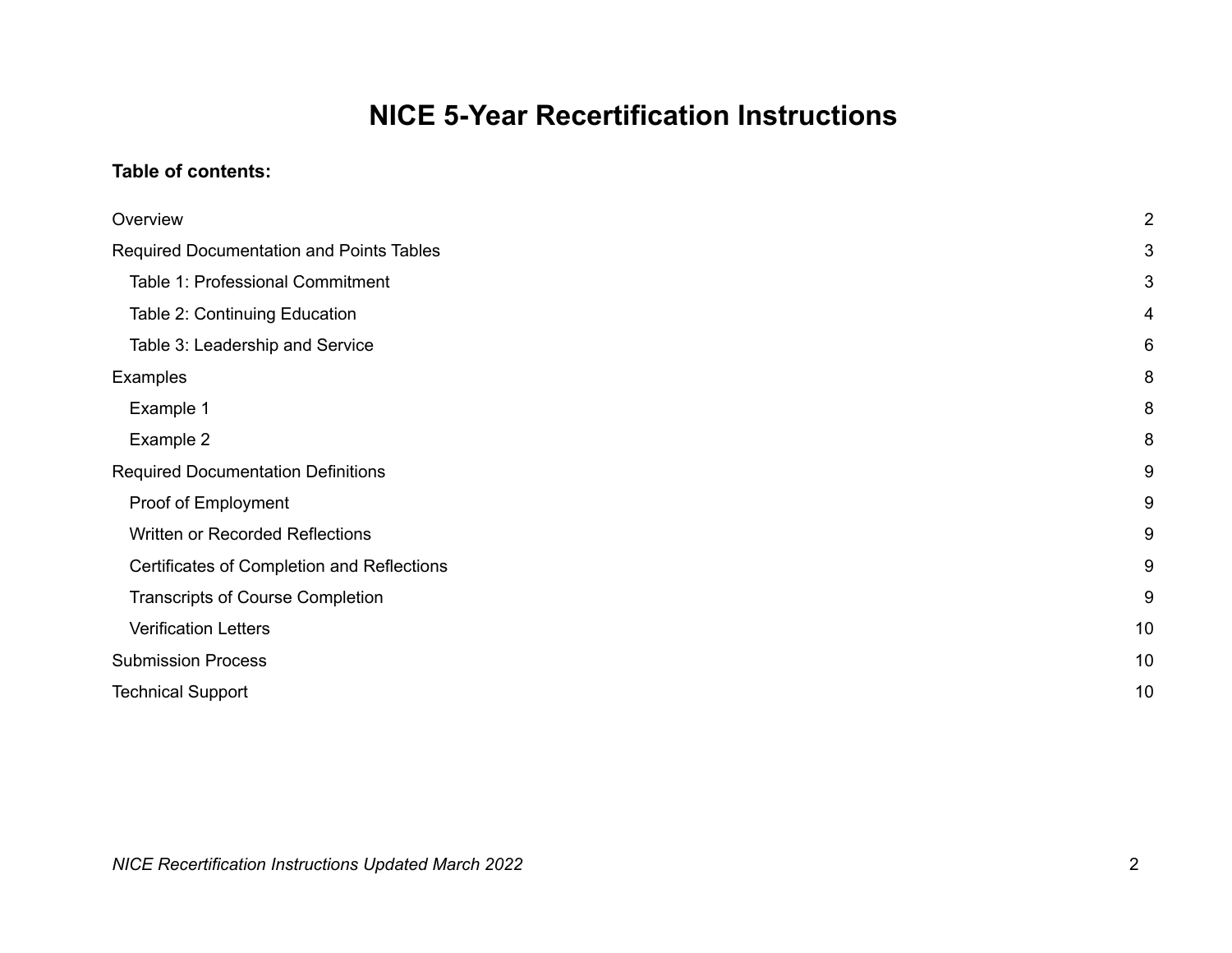## **Introduction**

The initial National Intervener Certification E-Portfolio (NICE) Certification is valid for five years. After five years, an intervener must apply for recertification, which is valid for the next five years. The Paraprofessional Resource and Research Center (PAR<sup>2</sup>A Center) and the National Center on Deaf-Blindness have developed the following recertification requirements.

To be recertified, interveners must demonstrate continued knowledge, skill, and service development by submitting documentation of their achievements in each of the following areas since their initial certification or last recertification:

- 1. Professional Commitment
- 2. Continuing Education
- 3. Leadership and Service

The tables below describe options you can use to document achievement in each category and the points available for each type of documentation. **You must submit at least one type of documentation from each category while making sure not to exceed 50 points in any single category. The total for recertification must be at least 100 points.** Two examples included after the tables illustrate how to achieve a 100-point minimum.

All documentation must be submitted online using the NICE Recertification online form. Recertification can be submitted no earlier than 90 days of the fifth anniversary of your certification to allow for processing. Read all these instructions carefully before beginning the submission process.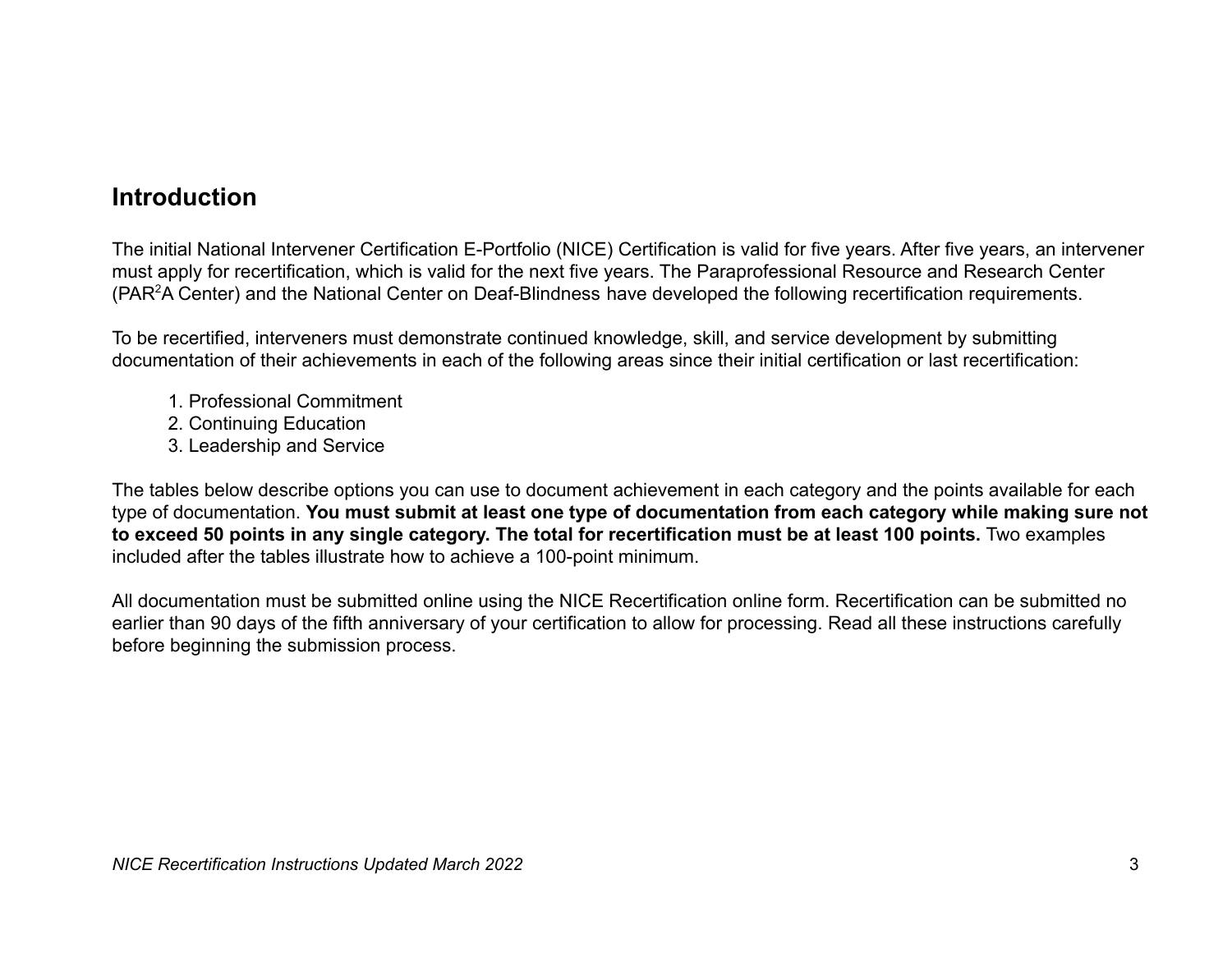# **Required Documentation and Points Tables**

[Note: Definitions of required documentation types are provided on page 9.]

### **Table 1: Professional Commitment**

Submit at least one type of documentation for a professional commitment you have had since receiving your initial NICE certification or last recertification. Make sure the total points do not exceed 50 in this category.

| <b>Activity</b>                                                                                                                                                                                                                                                                                                                                                                                                                                                                                                | <b>Required</b><br><b>Documentation</b> | <b>How to Calculate Points</b>                                                       |
|----------------------------------------------------------------------------------------------------------------------------------------------------------------------------------------------------------------------------------------------------------------------------------------------------------------------------------------------------------------------------------------------------------------------------------------------------------------------------------------------------------------|-----------------------------------------|--------------------------------------------------------------------------------------|
| Employment as an intervener                                                                                                                                                                                                                                                                                                                                                                                                                                                                                    | Proof of<br>employment                  | 1 year of employment $=$ 5 points<br>Example: 3 years of employment = $15$<br>points |
| Reflection on your work: Write a single reflection of at least<br>300 words or make an audio or video recording of at least 5<br>minutes that addresses these questions:<br>Describe the knowledge or skills you bring to your role<br>as an intervener and how they have benefitted your<br>student/client.<br>In what ways are your knowledge or skills important to<br>2.<br>your work as a member of the student's/client's team?<br>3. What factors motivate you to continue working as an<br>intervener? | Written or recorded<br>reflection       | Written/recorded reflection $= 25$ points                                            |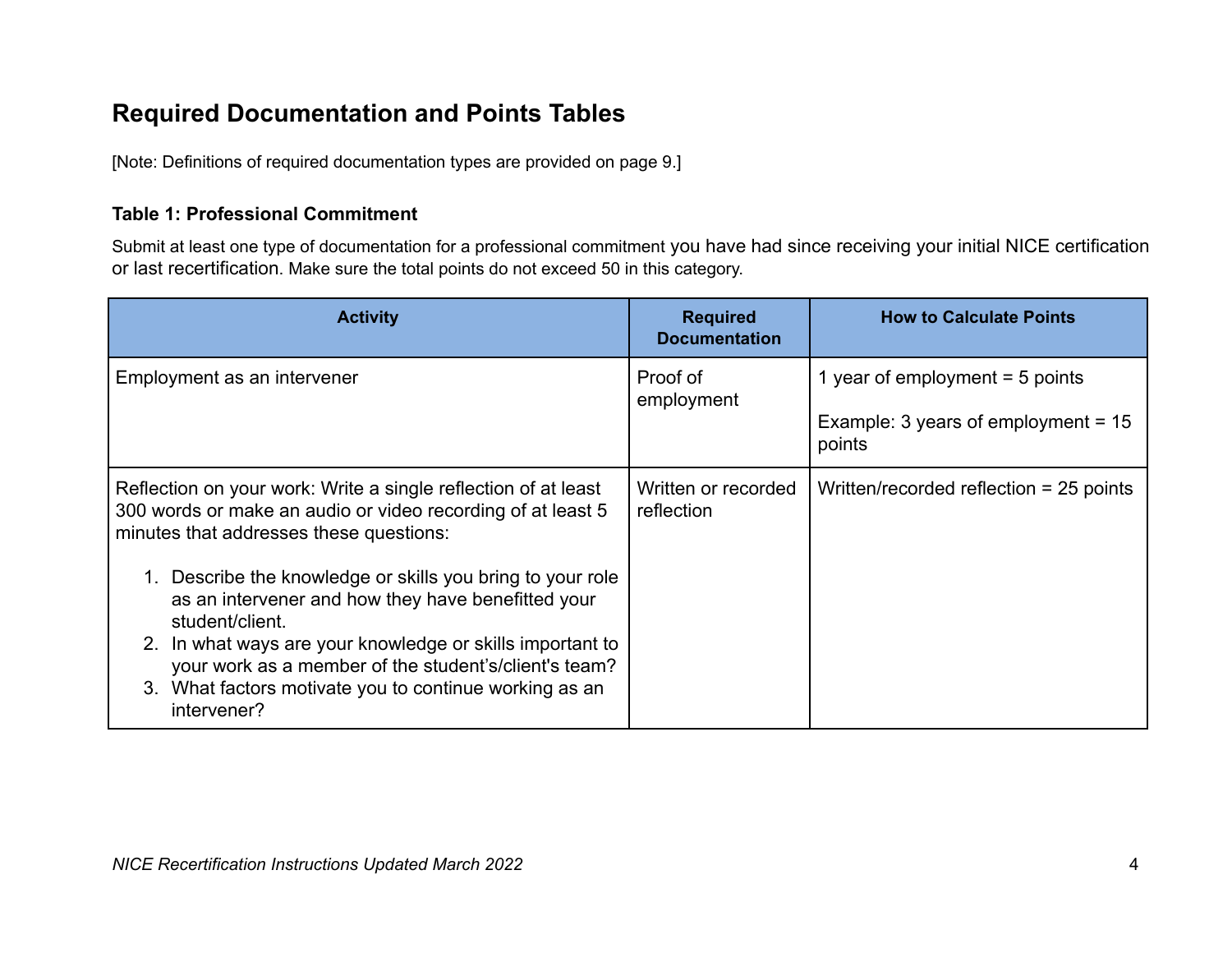## **Table 2: Continuing Education**

Submit at least one type of documentation for a continuing education activity or activities you have had since receiving your initial NICE certification or last recertification. Make sure the total points do not exceed 50 in this category.

| <b>Activity</b>                                                                                                                                                                                                                                                                                                                                                                                                                                              | <b>Required</b><br><b>Documentation</b>                                                                                                     | <b>How to Calculate Points</b>                                                                                   |
|--------------------------------------------------------------------------------------------------------------------------------------------------------------------------------------------------------------------------------------------------------------------------------------------------------------------------------------------------------------------------------------------------------------------------------------------------------------|---------------------------------------------------------------------------------------------------------------------------------------------|------------------------------------------------------------------------------------------------------------------|
| Attend a training event at your place of employment in a<br>related subject area<br>(e.g., a hosted Open Hands, Open Access modules class or<br>a workshop)<br>Provide a reflection for each training: Write a reflection of at<br>least 300-words or make an audio or video recording of at<br>least 5 minutes that addresses these questions:                                                                                                              | Certificate(s) of<br>completion or<br>verification letter (if<br>no certificate was<br>offered) and written<br>or recorded<br>reflection(s) | 1 hour of participation $= 2$ points<br>Examples:<br>8-hour module $=$ 16 points<br>2-hour workshop $=$ 4 points |
| 1. In what ways are the knowledge or skills you learned<br>while completing the training important to your work<br>with your student/client?<br>2. In what ways are what you learned important to your<br>work as a member of the student's/client's team?<br>3. What did you learn about yourself as an intervener or<br>about intervention during the training?<br>Make sure to include the name, date, and sponsor of the<br>training in your reflection. |                                                                                                                                             |                                                                                                                  |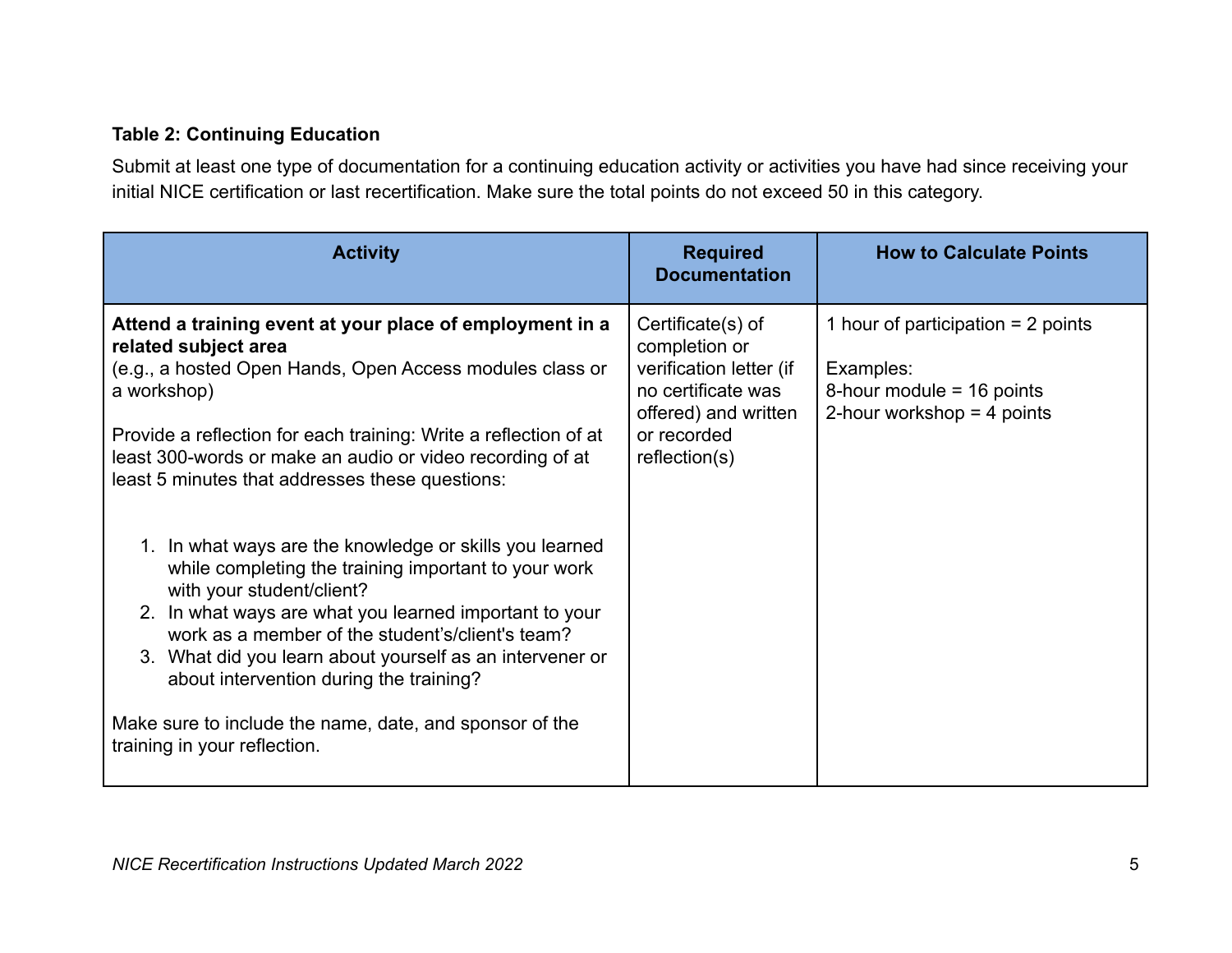| Complete a college course in education or a related field<br>Provide a reflection for each course: Write a reflection of at<br>least 300-words or make an audio or video recording of at<br>least 5 minutes that addresses these questions:<br>1. In what ways are the knowledge or skills you learned<br>while completing the course important to your work<br>with your student/client?<br>2. In what ways are what you learned important to your<br>work as a member of the student's/client's team?<br>3. What did you learn about yourself as an intervener or<br>about intervention during the course?<br>Make sure to include the college, course name, and<br>instructor in your reflection. | <b>Transcript (showing</b><br>course completed)<br>and written or<br>recorded<br>reflection(s)                            | 1 quarter credit = $10$ points<br>1 semester credit = $15$ points                            |
|------------------------------------------------------------------------------------------------------------------------------------------------------------------------------------------------------------------------------------------------------------------------------------------------------------------------------------------------------------------------------------------------------------------------------------------------------------------------------------------------------------------------------------------------------------------------------------------------------------------------------------------------------------------------------------------------------|---------------------------------------------------------------------------------------------------------------------------|----------------------------------------------------------------------------------------------|
| Attend a conference on deaf-blindness or a related topic<br>Provide a reflection for each conference: Write a reflection of<br>at least 300-words or make an audio or video recording of at<br>least 5 minutes that addresses these questions:<br>1. In what ways are the knowledge or skills you learned<br>at this conference important to your work with your<br>student/client?<br>2. In what ways are what you learned important to your<br>work as a member of the student's/client's team?<br>3. What did you learn about yourself as an intervener or<br>about intervention at this conference?<br>Make sure to include the conference name in your reflection.                              | Certificate(s) of<br>completion or<br>registration<br>confirmation (if no<br>certificate is offered)<br>and reflection(s) | 1 hour of participation $= 2$ points<br>Example: 1-day conference (7 hours)<br>$= 14$ points |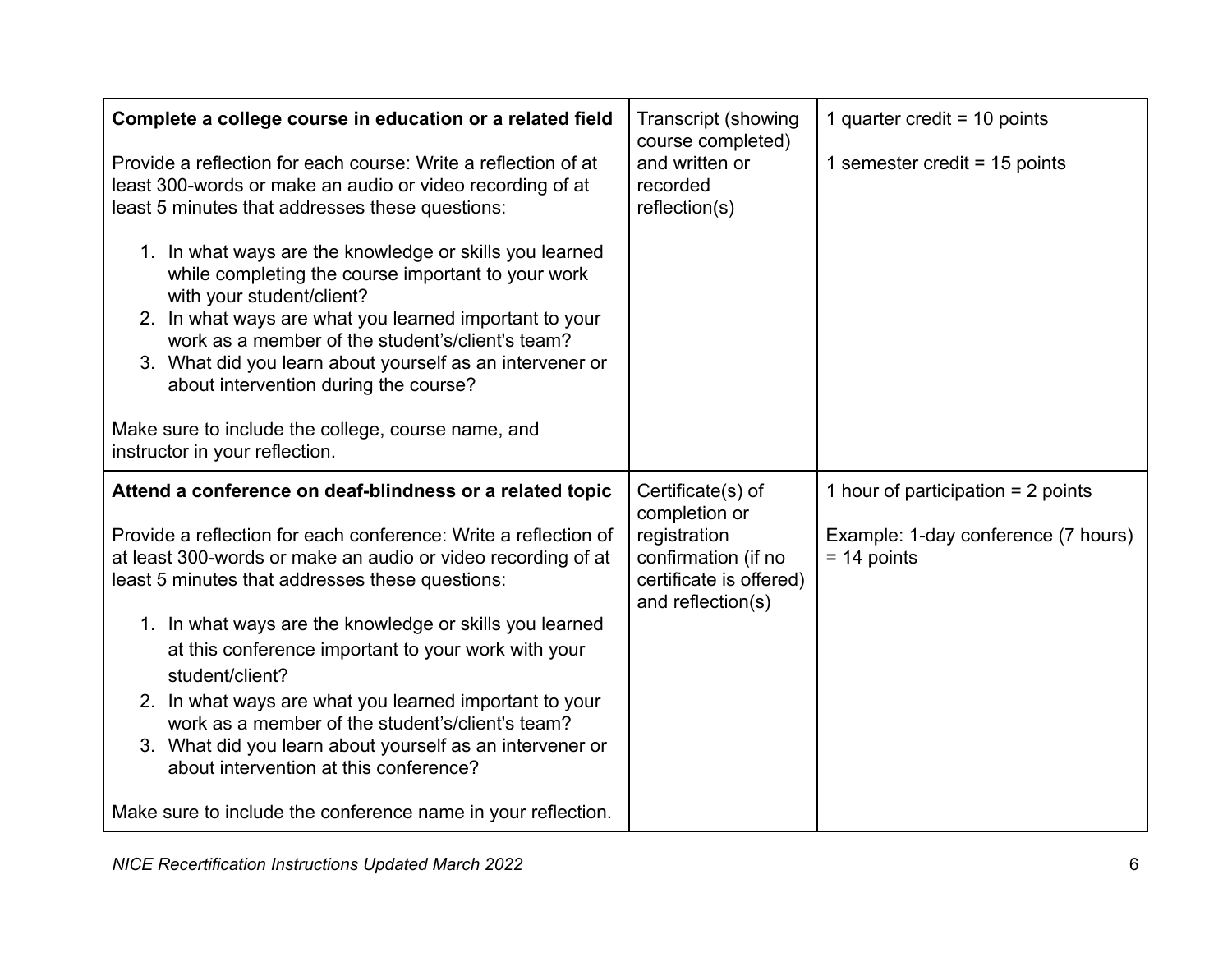## **Table 3: Leadership and Service**

Submit at least one type of documentation for a leadership or service experience you have had since receiving your initial NICE certification or last recertification. Make sure the total points do not exceed 50 in this category.

| <b>Activity</b>                                                                                                                                                                                                                                      | <b>Required</b><br><b>Documentation</b>  | <b>How to Calculate Points</b>                                                                                                        |
|------------------------------------------------------------------------------------------------------------------------------------------------------------------------------------------------------------------------------------------------------|------------------------------------------|---------------------------------------------------------------------------------------------------------------------------------------|
| Membership in a professional community that is relevant<br>to your work as an intervener<br>(e.g., a group for interveners, Council for Exceptional<br>Children, Association for Education and Rehabilitation of the<br>Blind and Visually Impaired) | <b>Verification letter</b>               | 1 year of membership $=$ 5 points                                                                                                     |
| Serve as a support service provider (SSP)                                                                                                                                                                                                            | <b>Verification letter</b>               | 5 hours of support $=$ 1 point                                                                                                        |
| Volunteer or work (including respite care) for individuals<br>with deaf-blindness in a role other than SSP                                                                                                                                           | <b>Verification letter</b>               | 5 hours of volunteering or work = 1<br>point<br>Example: After school carnival in the<br>fall and spring for 10 hours $= 2$<br>points |
| Peer-mentoring other interveners as directed by the<br>team or supervising licensed professionals                                                                                                                                                    | <b>Verification letter</b>               | 2 hours of mentoring $=$ 1 point                                                                                                      |
| Receive an award or special recognition as an intervener<br>(Include a 50-word description of the award)<br>*This does not include duration of the service certificates<br>such as 5, 10, or 15 years.                                               | Photo and<br>description of the<br>award | 1 award/special recognition = $20$<br>points                                                                                          |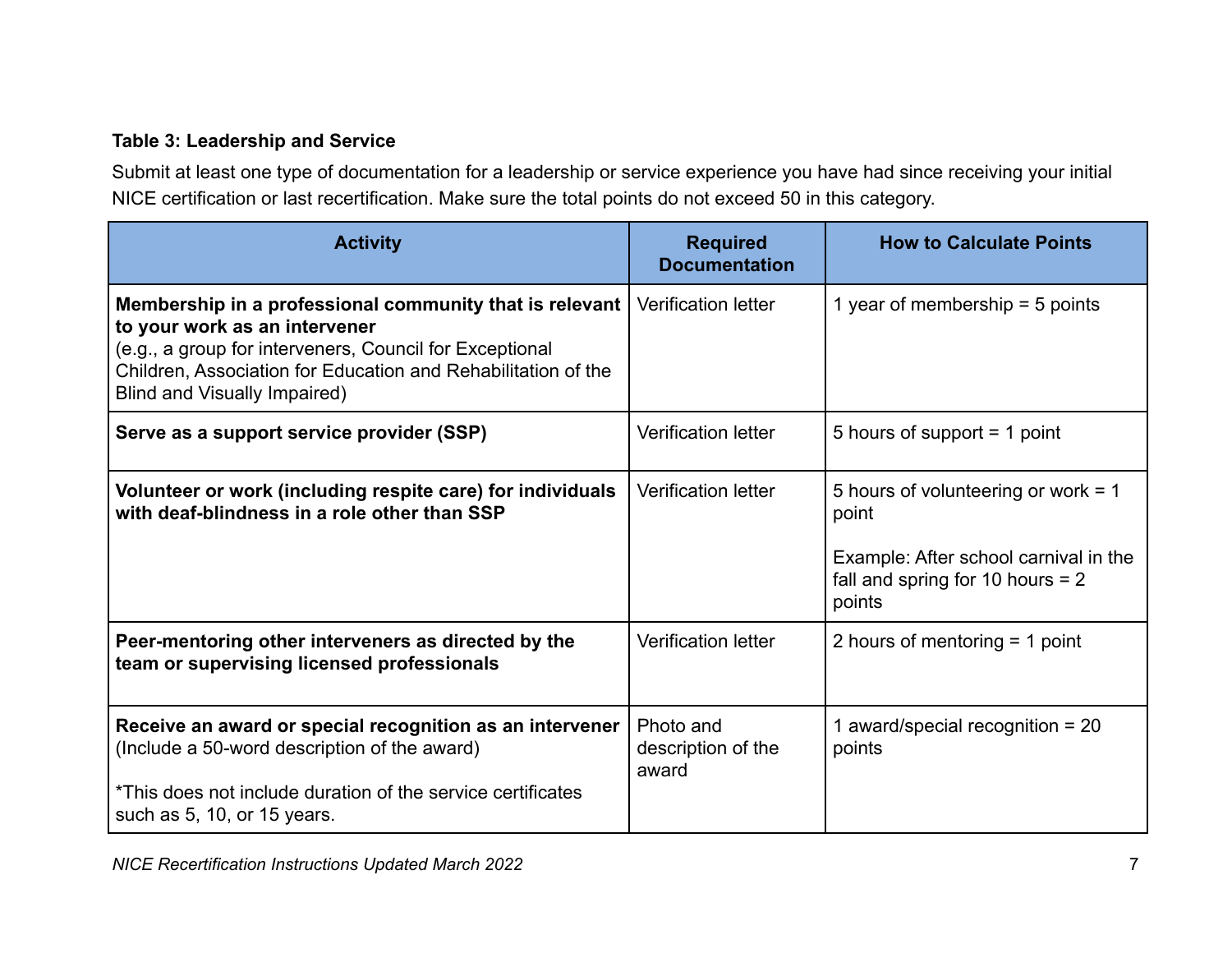| Give a presentation on deaf-blindness to staff at your<br>worksite                                                                                                                                                                                                                                                                                      | Copy of the<br>presentation   | 1-hour presentation $=$ 5 points      |
|---------------------------------------------------------------------------------------------------------------------------------------------------------------------------------------------------------------------------------------------------------------------------------------------------------------------------------------------------------|-------------------------------|---------------------------------------|
| Give a presentation (e.g., at a conference or an event in a<br>community setting)                                                                                                                                                                                                                                                                       | <b>Verification letter</b>    | 1-hour presentation $=$ 10 points     |
| Participate in local, state, or national work related to<br>improving intervener services<br>(e.g., serve on a board or workgroup, provide advice or<br>assistance to a state deaf-blind project). Note: This is<br>different from working with individuals who are deaf-blind or<br>their families. Instead it refers to group projects or activities. | <b>Verification letter</b>    | 1 hour of service $=$ 1 point         |
| Provide advice on being an intervener<br>Write a single reflection of at least 300 words or make<br>an audio or video recording of at least 5 minutes that<br>addresses this questions: What advice do you have<br>for interveners who are just starting in the profession?                                                                             | Written or recorded<br>advice | Written/recorded advice $= 20$ points |

# **Examples**

The following two examples demonstrate how different combinations of documentation can help you reach the required minimum score of 100 points.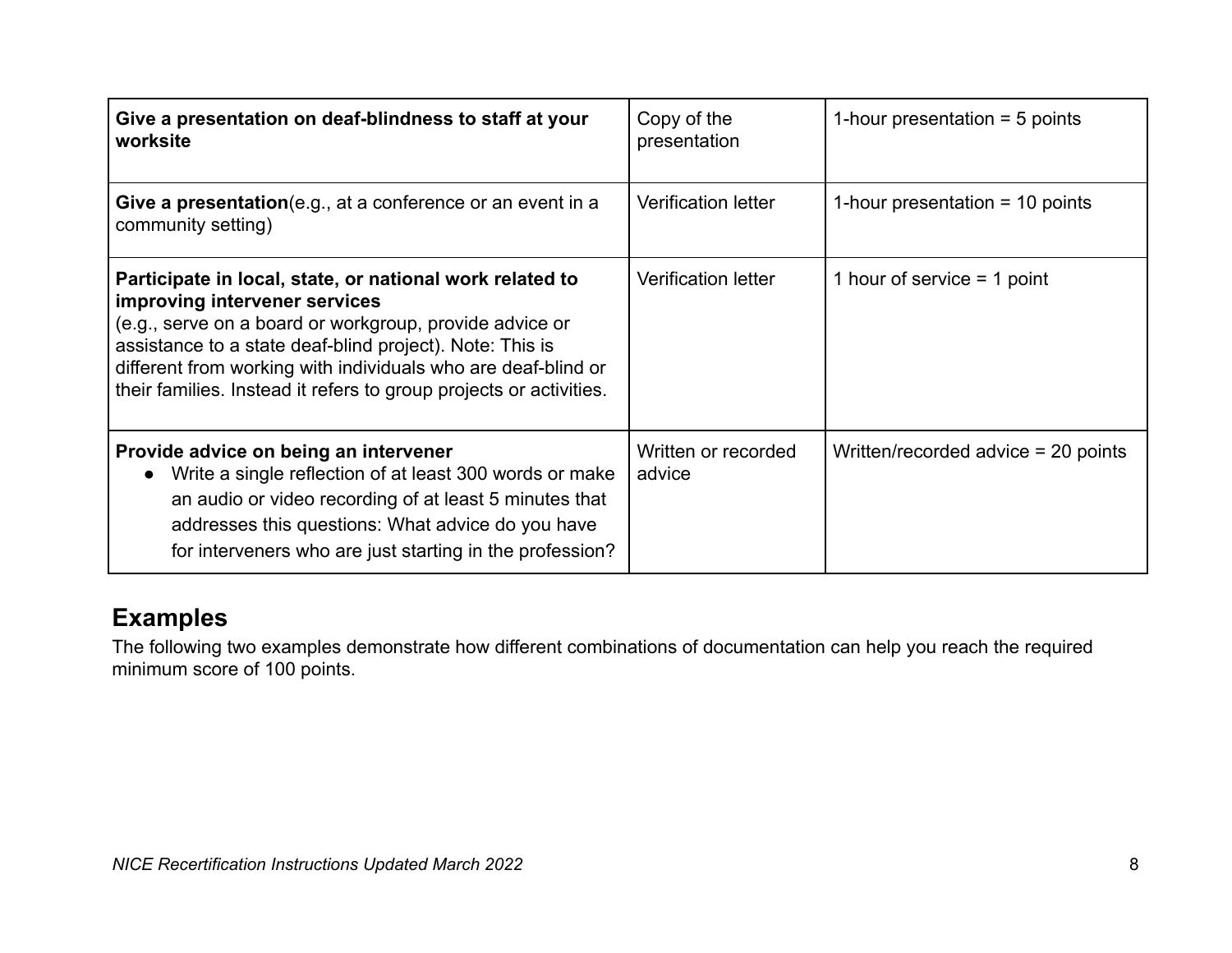## **Example 1**

| Category                       | <b>Activity/Points</b>                                                        |
|--------------------------------|-------------------------------------------------------------------------------|
| <b>Professional Commitment</b> | Employed as an intervener for 5 years $-25$ points                            |
| <b>Continuing Education</b>    | Completed a 3-credit college course on a quarter system - 30 points           |
|                                | Participated in a 4-hour training event sponsored by my employer $-$ 8 points |
| <b>Leadership and Service</b>  | Gave two 1-hour presentations at a conference on deaf-blindness – 20 points   |
|                                | Received an award related to my role as an intervener $-20$ points            |
|                                | Total points $=$ 103                                                          |

## **Example 2**

| <b>Category</b>                | <b>Activity</b>                                                    |
|--------------------------------|--------------------------------------------------------------------|
| <b>Professional Commitment</b> | Employed as an intervener for 5 years $-25$ points                 |
|                                | Reflection on my work $-25$ points                                 |
| <b>Continuing Education</b>    | Attended 16 hours of training sponsored by my employer – 32 points |
| <b>Leadership and Service</b>  | Mentored another intervener for 8 hours $-$ 4 points               |
|                                | Advice on being an intervener - 20 points                          |
|                                | Total points = 106                                                 |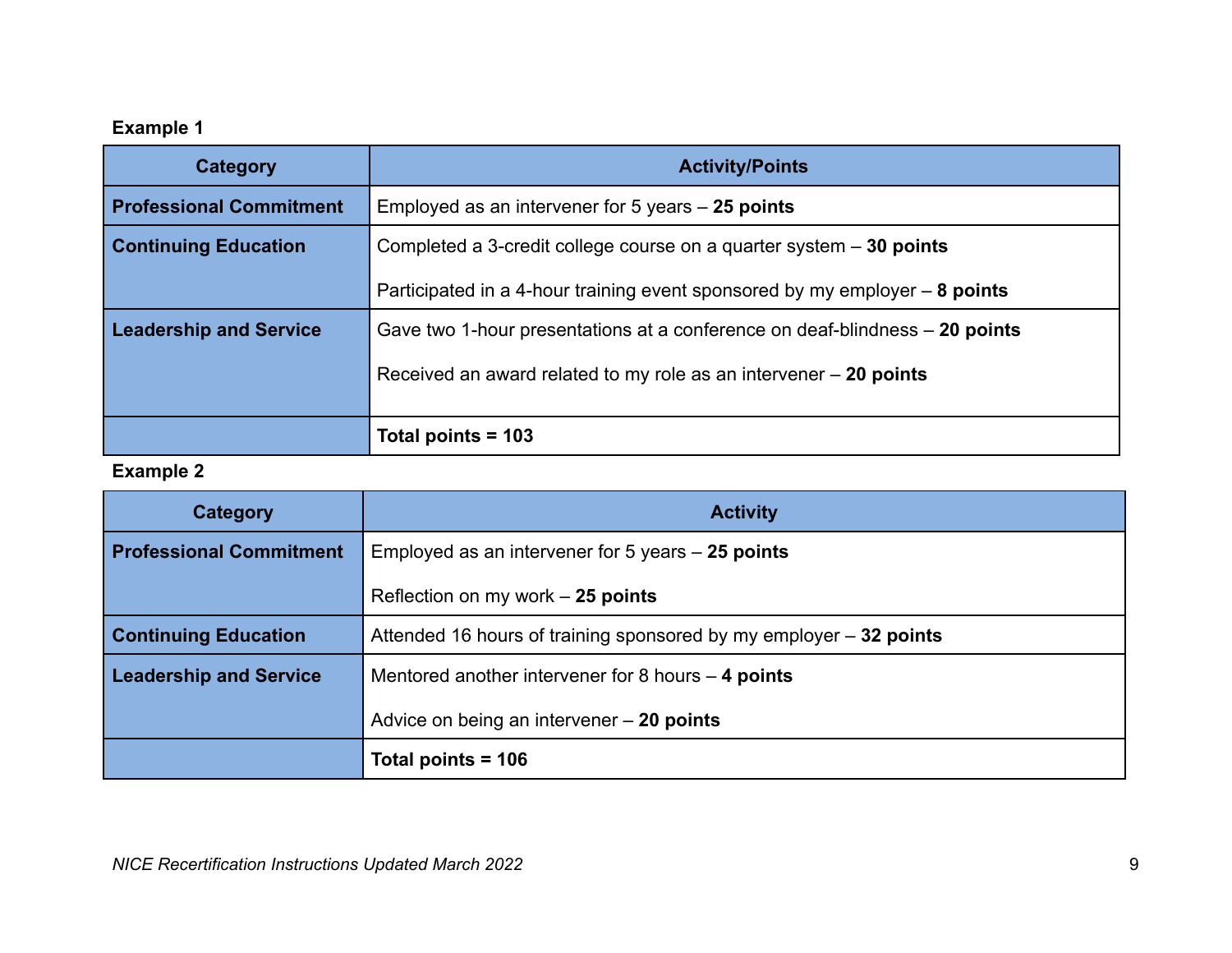## **Required Documentation Definitions**

#### **Proof of Employment**

All proof of employment should come from your employer's human resources department and must include your active dates of work. To receive credit for working one year, you must be employed the minimum required school days in your state. See the **National Center on Educational Statistics** for your state's required number of days.

If your official title is not intervener, please have a principal, supervising teacher, or state deaf-blind project staff member submit a verification letter stating that you are working in the role of an intervener.

#### **Written or Recorded Reflections**

Be sure to include your name on all written reflections. If you are submitting a recorded reflection, paste a link to the video or audio in a Word document and include your name.

#### **Certificates of Completion and Reflections**

You must submit certificates of completion and reflections as one file.

### **Transcripts of Course Completion**

Official and unofficial transcripts are acceptable. The course(s) must be completed by the time of submission. You must earn a grade of C or higher to receive credit for the course.

#### **Verification Letters**

Verification letters should be written by a supervisor or project leader. Letters **must**

- **1.** Include **dates** and **duration** (hours/years as applicable) of each activity for which points are being claimed
- **2.** Include the **signature**, **name**, **title,** and **contact information** of the letter writer
- **3.** Be printed on letterhead, if issued by an organization